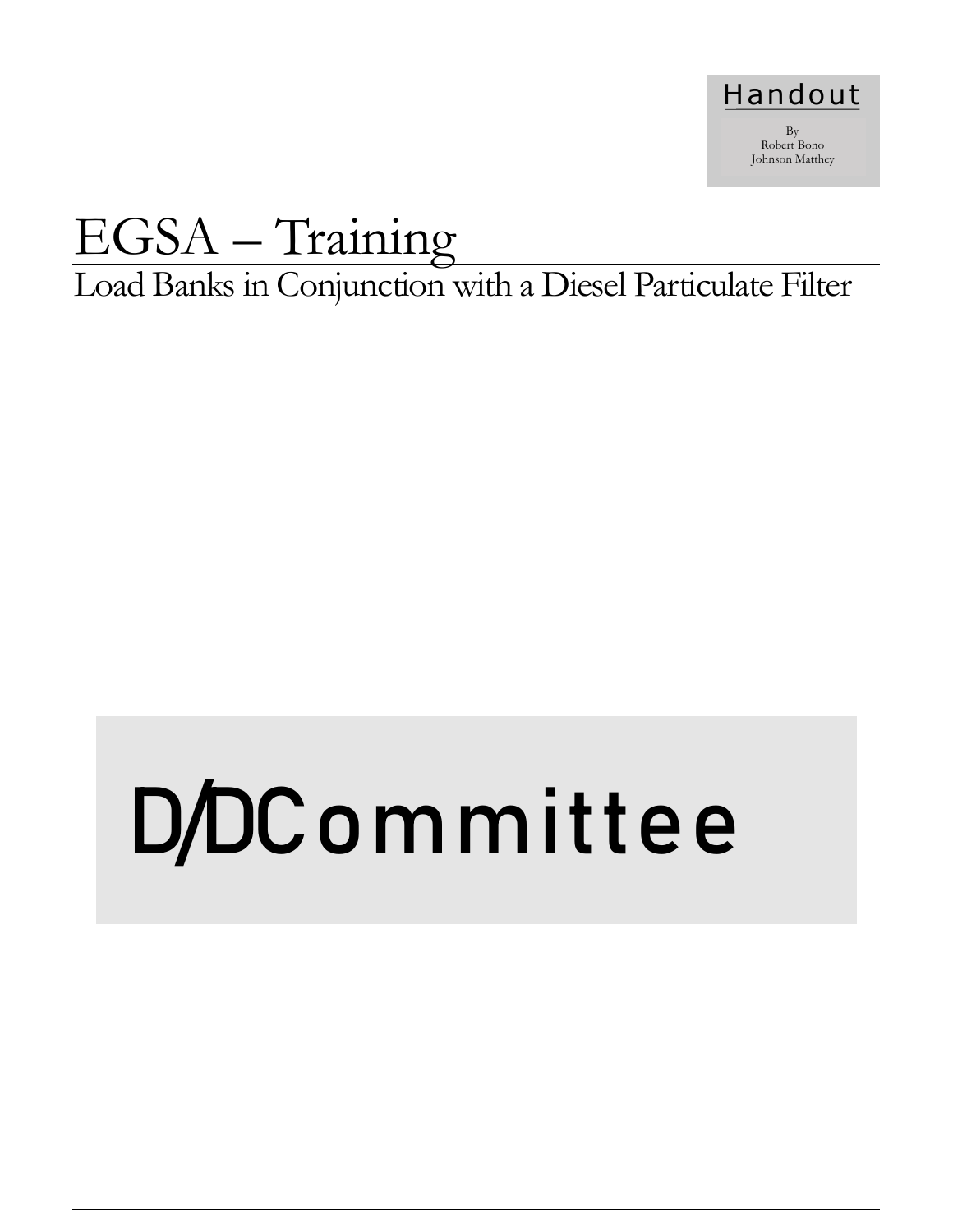MARCH 07, 2022

2022 EGSA Spring Conference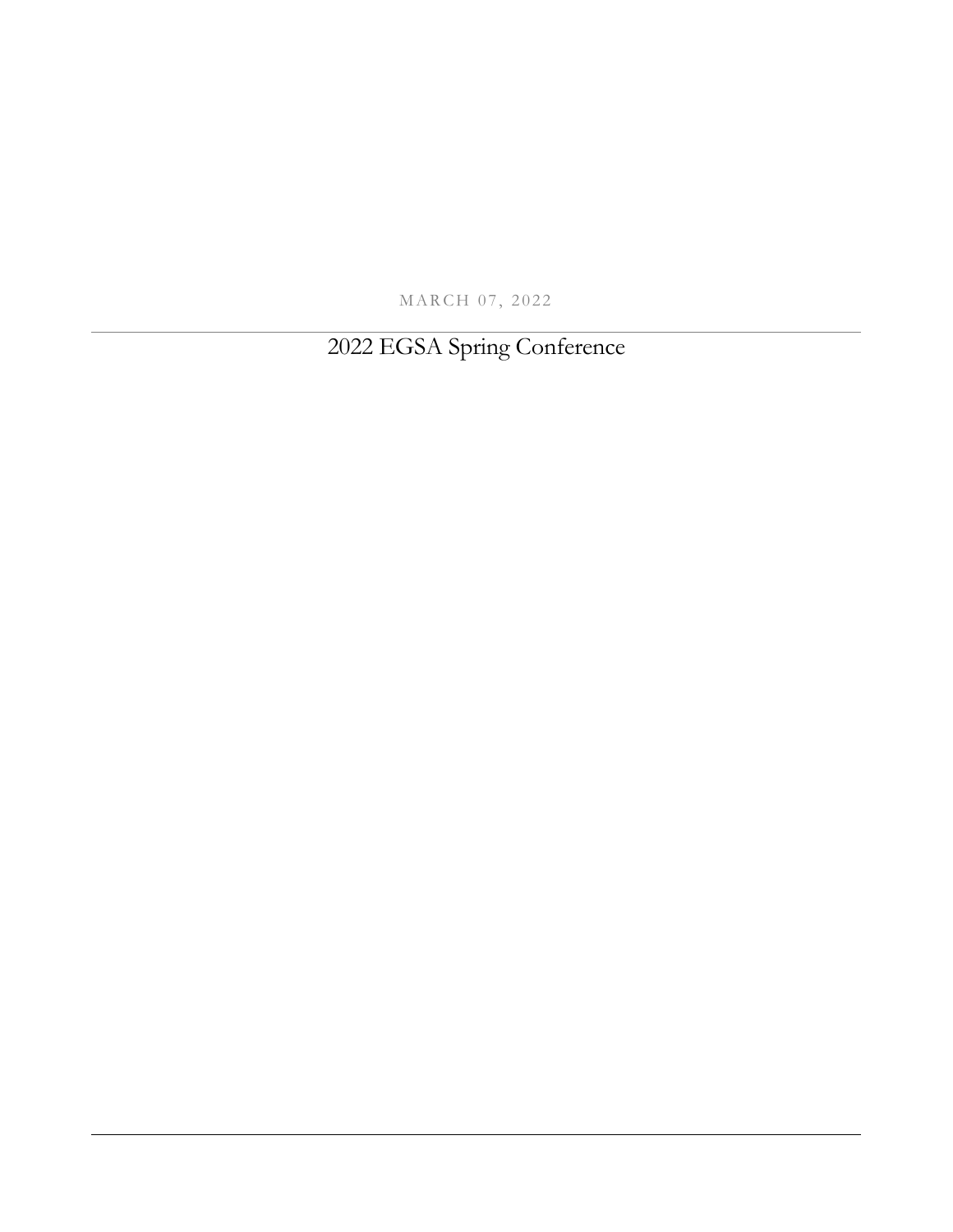# Table **of Contents**

| Passive Diesel Particulate Filters (DPF) for<br>Standby/Emergency (ULSD) Fueled Engines1-2                                                        |
|---------------------------------------------------------------------------------------------------------------------------------------------------|
| The Typical Load Bank and their Typical Configurations                                                                                            |
| Sizing of Load Bank for Passive DPF regeneration 4                                                                                                |
| How to properly run the DPF with a Load Bank5<br>a). when load bank is brought out as rental<br>b). when load bank has been permanently installed |
|                                                                                                                                                   |
|                                                                                                                                                   |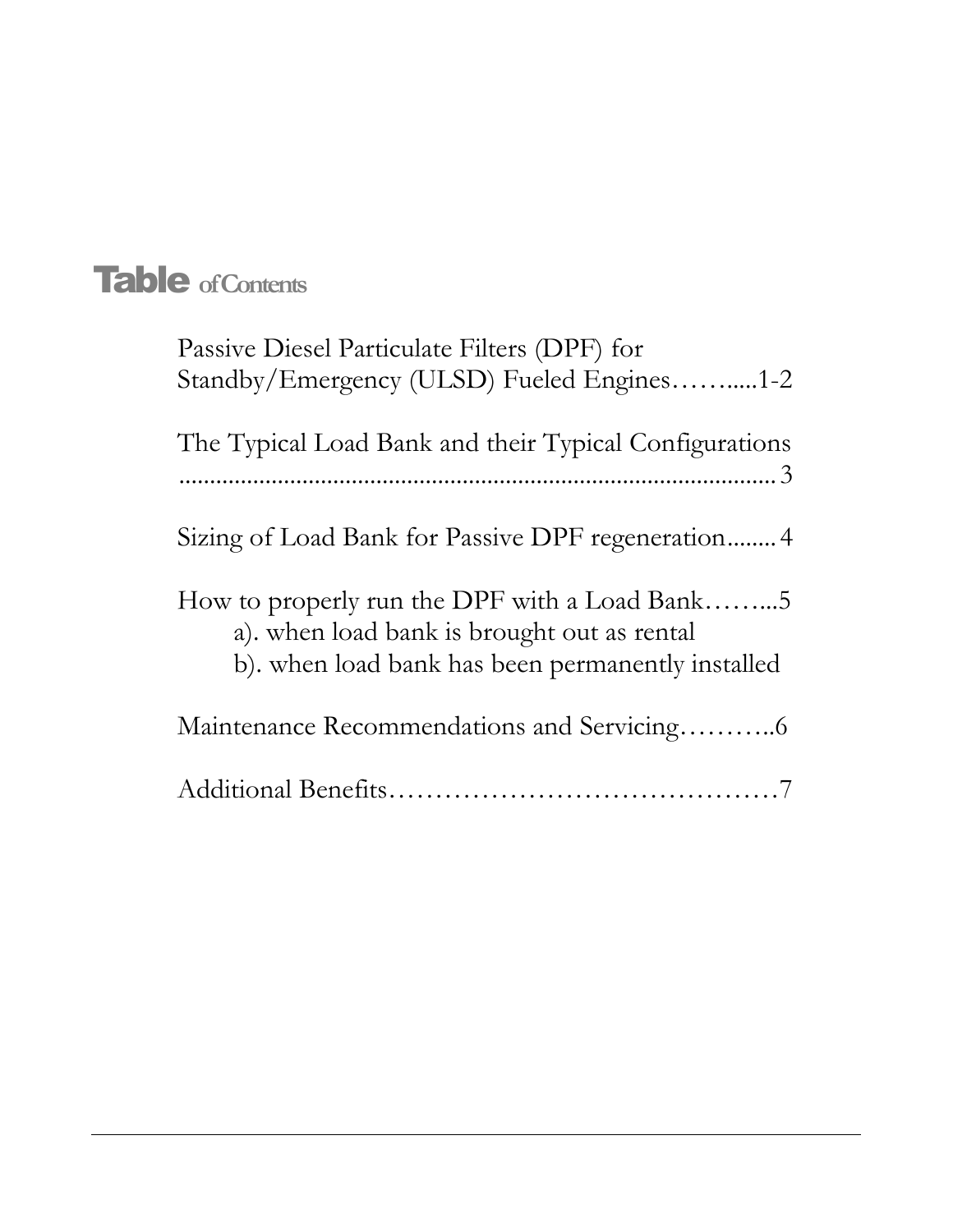#### A PASSIVE DIESEL PARTICULATE FILTER FOR STANDBY/EMERGENCY ENGINES

A diesel particulate filter (DPF) removes particulate matter from diesel exhaust by physical filtration. Many filter types are available, but the most common type is a ceramic (cordierite or silicon carbide) honeycomb monolith. The structure is like an emissions catalyst substrate

but with the channels blocked at alternate **the ends**. The exhaust gases must therefore flow through the walls between the channels and the particulate matter  $(PM)$  is deposited on the walls.



The filtration efficiencies of diesel particulate filters are >99% for solid matter. Since diesel particulate matter has a non-solid portion, the total efficiency for this is lower than this (approx. 90% to 95%).

Because any filter has a finite capacity, all particulate filter systems include some means of regeneration or cleaned out intermittently or continuously if they are not to block engine exhaust by creating excessive back pressure. This is most important, since an overfilled filter can damage the engine and can itself damage the DPF. The material that becomes trapped in the filter is in most part carbon [C] particles (soot) with some absorbed hydrocarbon.

**Two common techniques** for removing soot particles trapped by a DPF (other than mechanical cleaning) are:

**Soot Combustion with oxygen (O2) . . .**   $[C] + O2 \rightarrow CO2$ 

Soot Combustion with nitrogen dioxide (NO2).  $[C]$  + NO2  $\rightarrow$  CO2 + NO



NO2-based systems are greatly favored because the **(NO2)** reaction takes place at lower temperatures (seen in most diesel engine exhaust), as compared to **(O2)** based systems needing higher temperatures for the reaction to occur.

### **Two principle DPF types** are: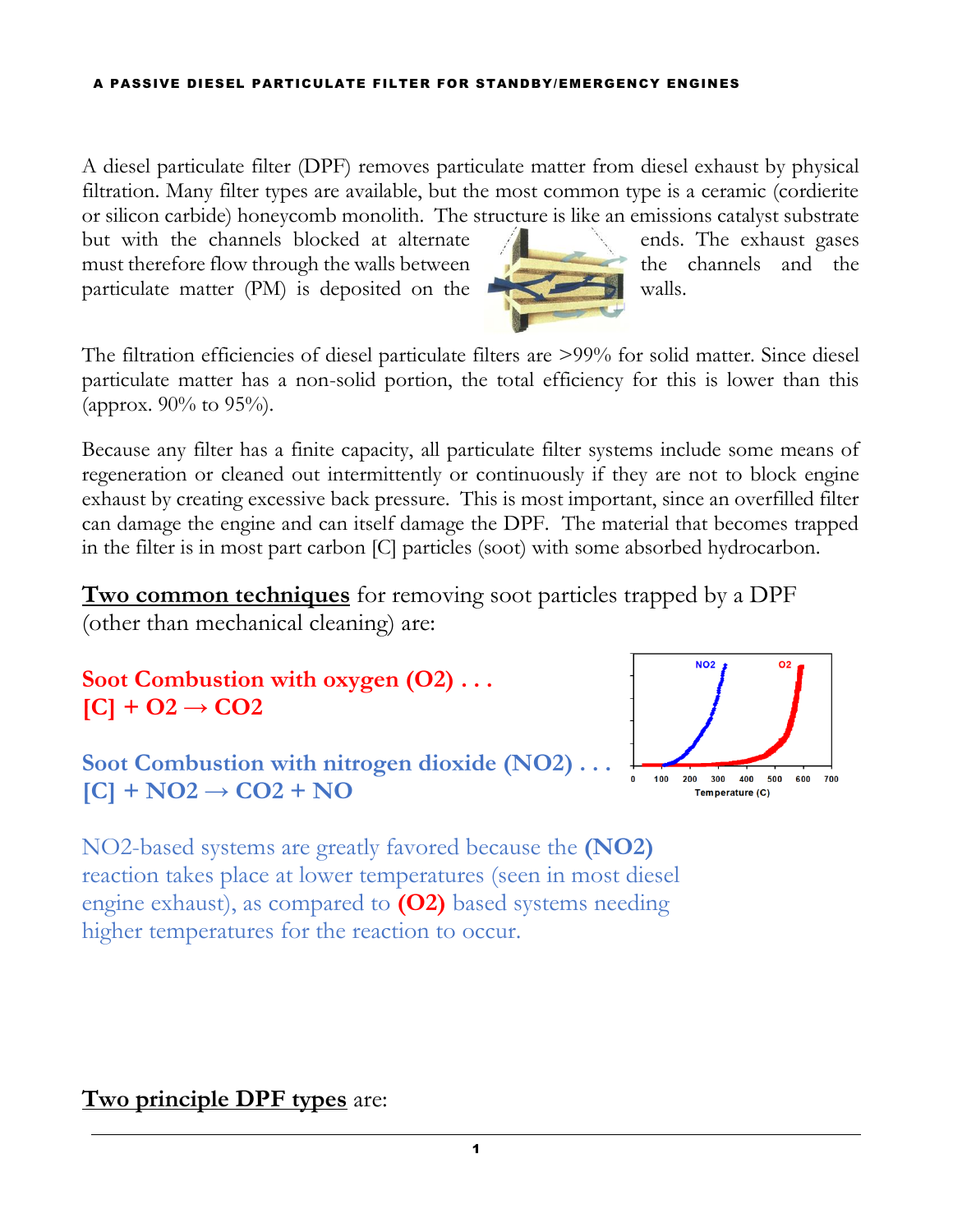#### LOAD BANKS FOR PASSIVE DPF REGENERATION

**Passive** – which are able to regenerate themselves using only the exhaust gas stream and without additional energy inputs.

**Active** – which require an external source of additional energy to drive either of the two typical regeneration techniques (i.e., with oxygen or with nitrogen dioxide). It is desirable to maximize the amount of passive regeneration that can be achieved, since passive regeneration is 'free', requiring no additional energy.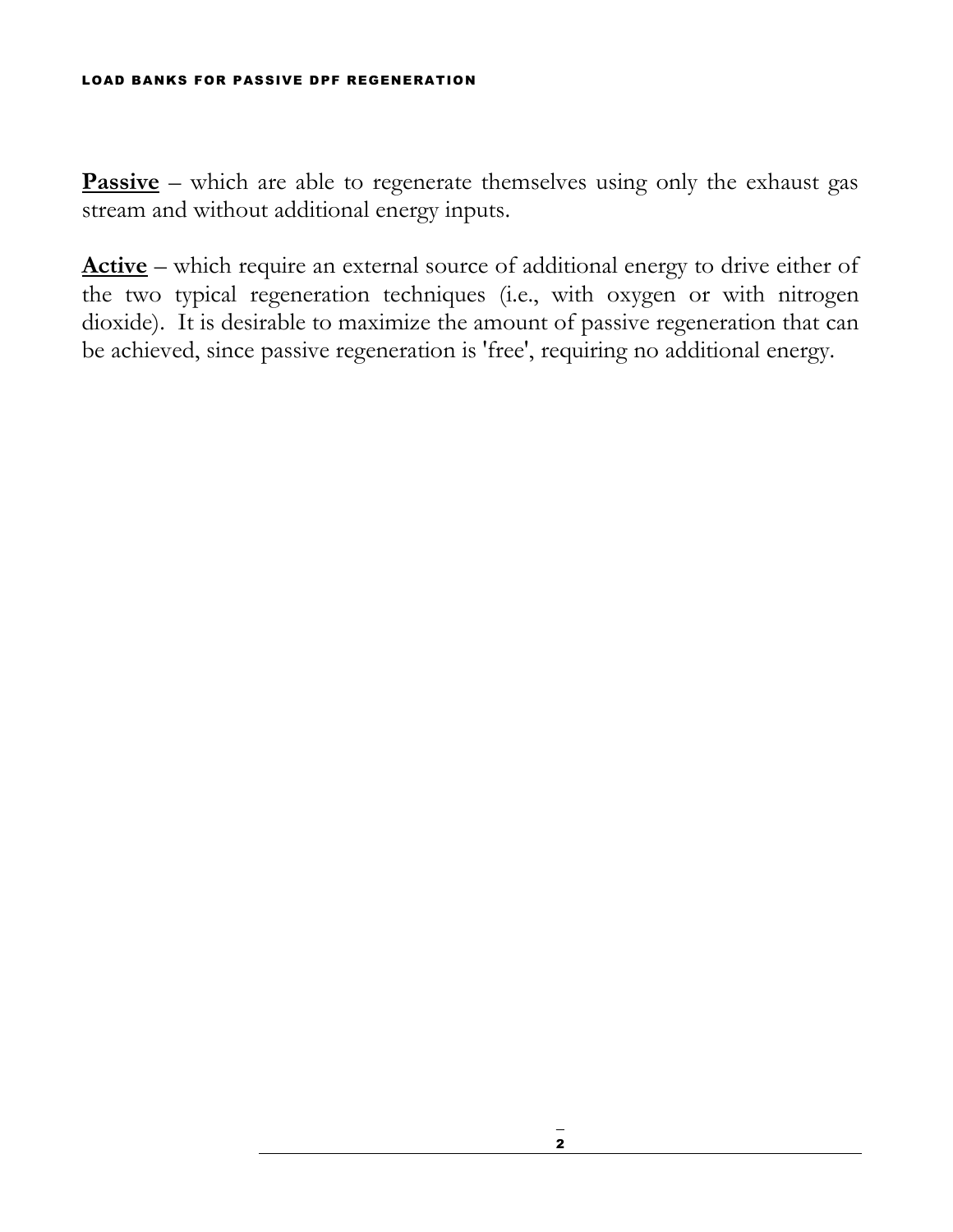#### LOAD BANKS FOR PASSIVE DPF REGENERATION

When air permit regulations require a reduction in PM from a diesel engine, the addition of a DPF will achieve this goal, however, unlike a muffler - that requires almost no attention or maintenance . . . a DPF must be qualified for proper engine service and must be monitored (to varying degrees) to continue to operate well and continue to reduce emissions from diesel engine exhaust.

- If the emergency electrical load of a standby/emergency generator application is lower than a load which would enable the passive DPF to regeneration . . . then a load bank should be used to assure DPF regeneration (when needed) and thus prevent excessive engine back pressure, which can shutdown or damage the engine. Adding such a load bank (whether as a rental load bank or as a permanent load bank . . . creates an Active DPF application).
- Running a generator at higher than parasitic load is both good for the generator and helps assure the backup power system is going to be reliable because when testing the generator for proper operation, it can be tested at high enough load to mimic an actual emergency condition.



- When a load bank is part of a passive DPF system approach, you can create an DPF filter system that can actively regenerate at will, and thus assure reliable generator performance overall and for long periods of time. The three common ways a load bank (LB) can be added to an engine generator that is equipped with a passive DPF, are shown above.
- The roof and radiator mounted LB are almost always matched one-to-one with the engine/generator, but a remote mounted LB can be shared between several generators, thus providing significant capital cost savings.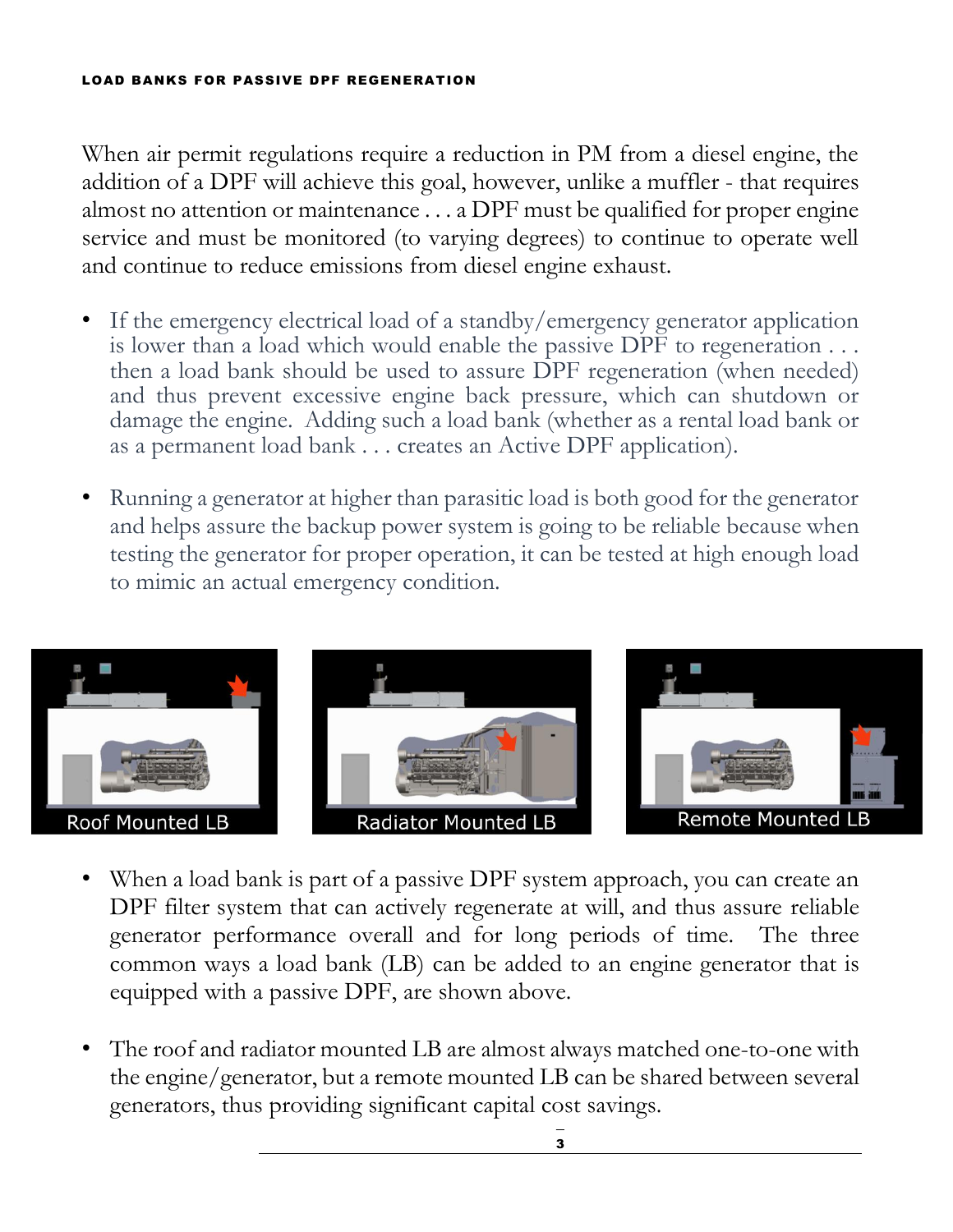#### LOAD BANKS FOR PASSIVE DPF REGENERATION

- As mentioned, . . . it is the emergency electrical load(s) that oversees whether it is best to add a LB to a DPF application. For example, if the plant electrical load during an outage is going to vary between 45% to 85% of generator capacity, then during this range of emergency load we need to confirm if the DPF will be regenerating (burning soot) off the DPF filter so that excessive engine back pressure is prevented during the emergency outage.
- Finding out what is the lowest engine load that will regenerate the DPF and prevent a growth (increase) of DPF back pressure is referred to as sizing the LB to the minimum regeneration temperature.
- Then by comparing the lowest emergency load vs. the lowest DPF regenerating load ... we determine what size LB to bring out to a site for a DPF regeneration or what LB to permanently install on the engine/DPF application.
- For example, if the generator is going to have to deliver an emergency load in the range of 40% to 80% of capacity and it is determined that the DPF will continuously regenerate at 50% load or above\*, then a LB of at least 10% of capacity should be added to assure regeneration during emergencies.
- Or for example, if the generator will only have between 10% to 25% of capacity to provide during an electrical outage, and the DPF still requires 50% of capacity load or above to regenerate, then in this case, a LB of at least 40% of capacity should be added. NOTE: it is always good to provide about 15% to 30% more LB than what was calculated to account for fluctuations in exhaust conditions vs. other conditions (ex. outside temperature) and thus give the site a margin in LB capacity.
	- \* 50% of generator capacity or higher, is usually the amount of LB sizing needed to assure continuous regeneration conditions for the DPF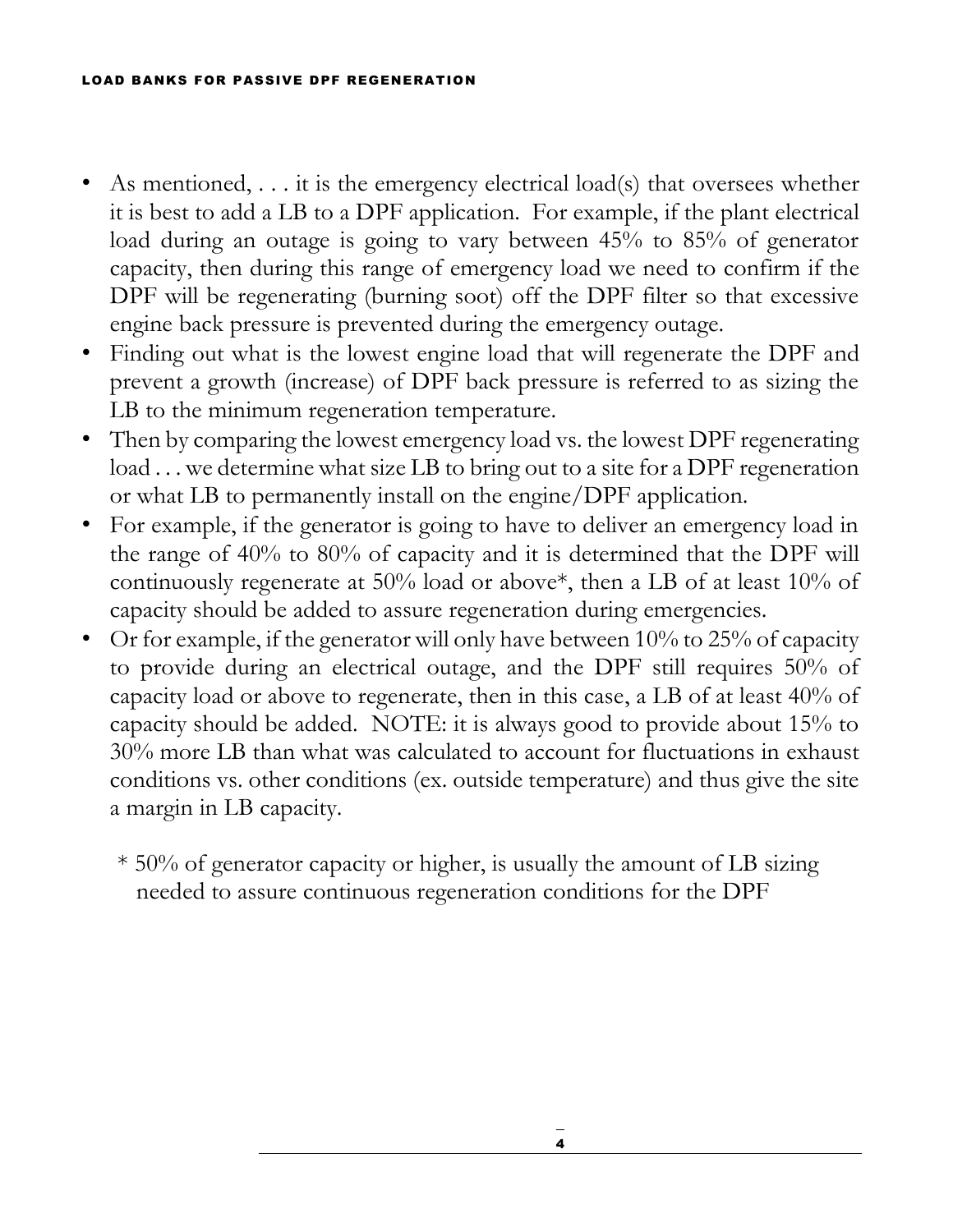# When using a Rental LB at the generator site to regenerate\*

- It is best to bring out a LB that is equal to the generator capacity. This will assure being able to run the generator to 100% load, and thus not worry about not having enough load to regenerate the DPF.
- After connecting the LB to the generator with passive DPF, start running at a low load (perhaps 25% of so) for a while (10 minutes or so) to establish the amount of back pressure on the engine at this lower load. NOTE: DPF units should have a back pressure monitor which will display the back pressure on the engine when the engine is running. If not, then connect a back pressure gauge or electronic gauge to the exhaust outlet (usually just before the DPF inlet) to measure back pressure.
- If during this 25% load test condition the back pressure measured is under the maximum allowable engine back pressure, you can proceed to raising load higher with the LB (10% more would recommended). Then recheck after a few minutes what this higher load back pressure is, and again if it is lower than the maximum allowable engine back pressure (which you must find out from the engine manufacturer) then raise load on the engine another 10% and re-measure back pressure.
- Continue in this fashion of raising engine load and measuring back pressure until you get to a point of either seeing back pressure decrease slowly as a function of time, or you reach the maximum allowable engine back pressure. If you reach the maximum engine back pressure and don't see the back pressure decreasing as a function of time (give it at least 20-30 minutes before concluding it isn't). If it isn't, then the DPF filter is too excessively fouled to be regenerated in-place safety, and the actual filter elements should be removed for a mechanical cleaning of the filter elements.
- If, however, you begin to see a decreasing of back pressure on the engine as you ramp up load in 10% or so increments . . . then hold that load on the engine to enable the DPF to regenerate as completely as possible (i.e. you see a steady reduction in engine back pressure, but then it pegs out and no longer decreases . . . which signals that the maximum cleaning has occurred and hopefully has restore the engine back pressure to what was present at the time of first DPF install (i.e. nearly a pristine clean state as it was when once new).

## When using a permanent LB at the generator site to regenerate\*

- The size LB should have already been selected properly to regenerate, and it is just a matter of following the same type of regeneration scheme as mentioned for the rental LB procedure.
- Again, pay attention to engine back pressure readings while regenerating and don't exceed maximum allowable engine back pressure. If there is no load that results in decreasing back pressure, then it is very likely the DPF is too heavily plugged/fouled with soot (engine left going at too low a long for too long a time before regenerating the DPF), and the need for a mechanical DPF cleaning is best.

**PRECAUTIONS**: 1). Never attempt to over-pressure the engine by going to higher load because this can result in either engine or DPF or both becoming damaged. 2). Running at too high a load for regeneration when a lower load would suffice is also not recommended, because excessive heat in the DPF could be generated and thermal damage may occur. 3). Always record and document readings during LB regeneration . . . this will help properly document the regeneration and provide a permanent record of its performance . . . which is recommended at least once a year.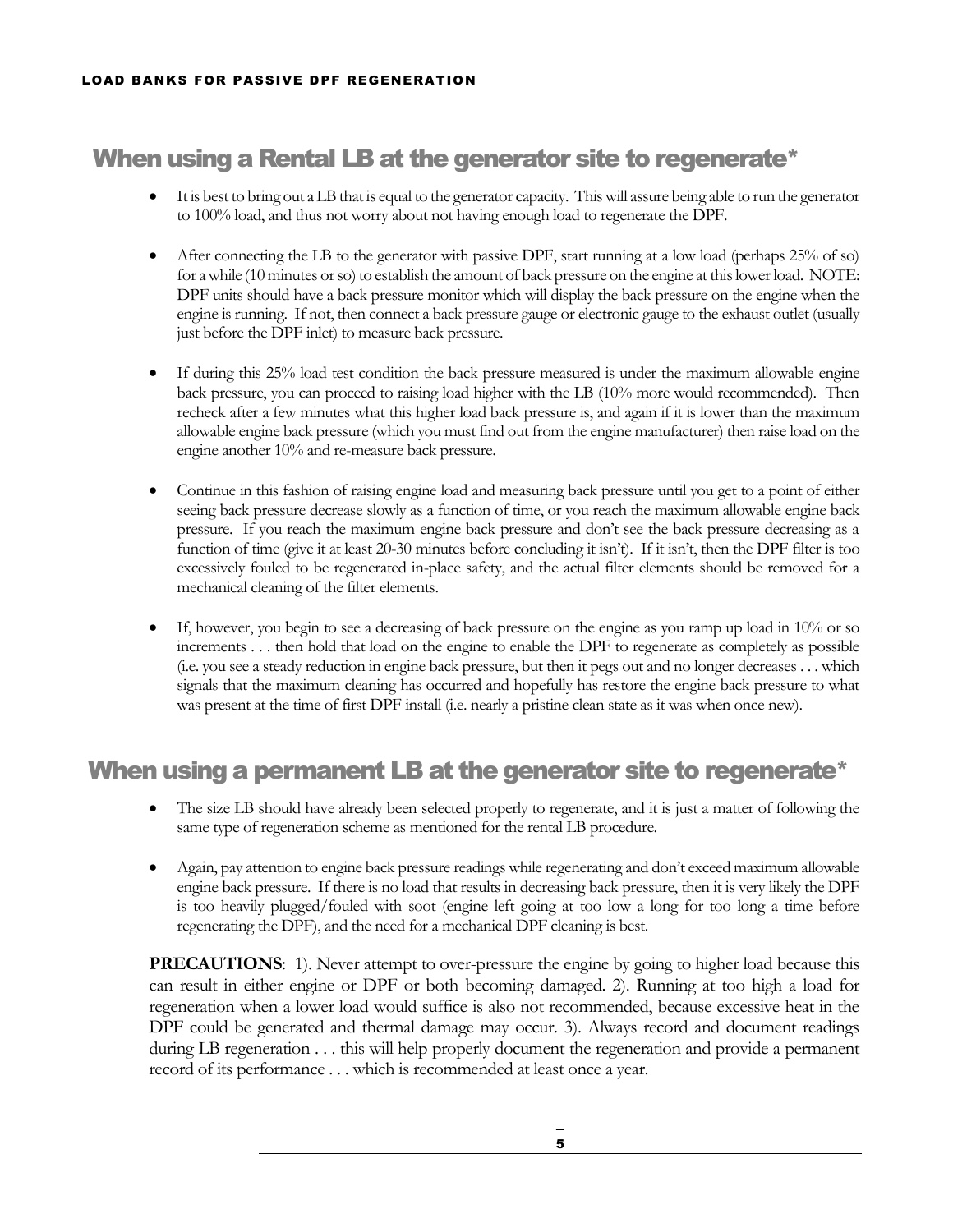- A passive DPF should be regenerated once a year if insufficient engine load is present during routine testing. This is based on a routine engine/generator testing program of less than 50 hours per year per generator. Hours run for emergency backup are not being counted towards the 50-hour total, because it is assumed that during emergency loads, the passive DPF is continuously regeneration and soot build up is not accumulating during the emergency outage(s).
- If there are any questions about the load bank operation or the DPF operation, or how one vs. the other should be operated, then one should seek qualified and/or the manufacturer's help in resolving such issues.
- Along with keeping records of load bank and DPF operation and maintenance, there should also be records of engine operation and maintenance kept. This will help in any future troubleshoot of the DPF or the load bank, since some unusual engine operation or lack of engine maintenance can impact the performance of the DPF or indirectly affect the performance of a permanent load bank.
- Because backup power engine generators as well as load banks and passive DPF systems vary widely: by type, by size, by specifications, by ambient conditions, operation, exhaust process conditions, etc., . . . this handout is not meant to cover all possible scenarios or to imply that all matters regarding equipment operation, safety, etc. are addressed by this handout This handout is simply to further one's education of such devices and their features. Furthermore, this handout is not meant to be a substitute for the manufacturer procedures, manuals, and guidelines of their product(s) or the combinational use of same.
- As a service provider for engine/generator backup power systems, you may come across a system design with a passive DPF or one with passive DPF plus load bank . . . and perhaps this handout will be of some help in addressing these types of systems from the standpoint of operation, maintenance, and service discussion.

6